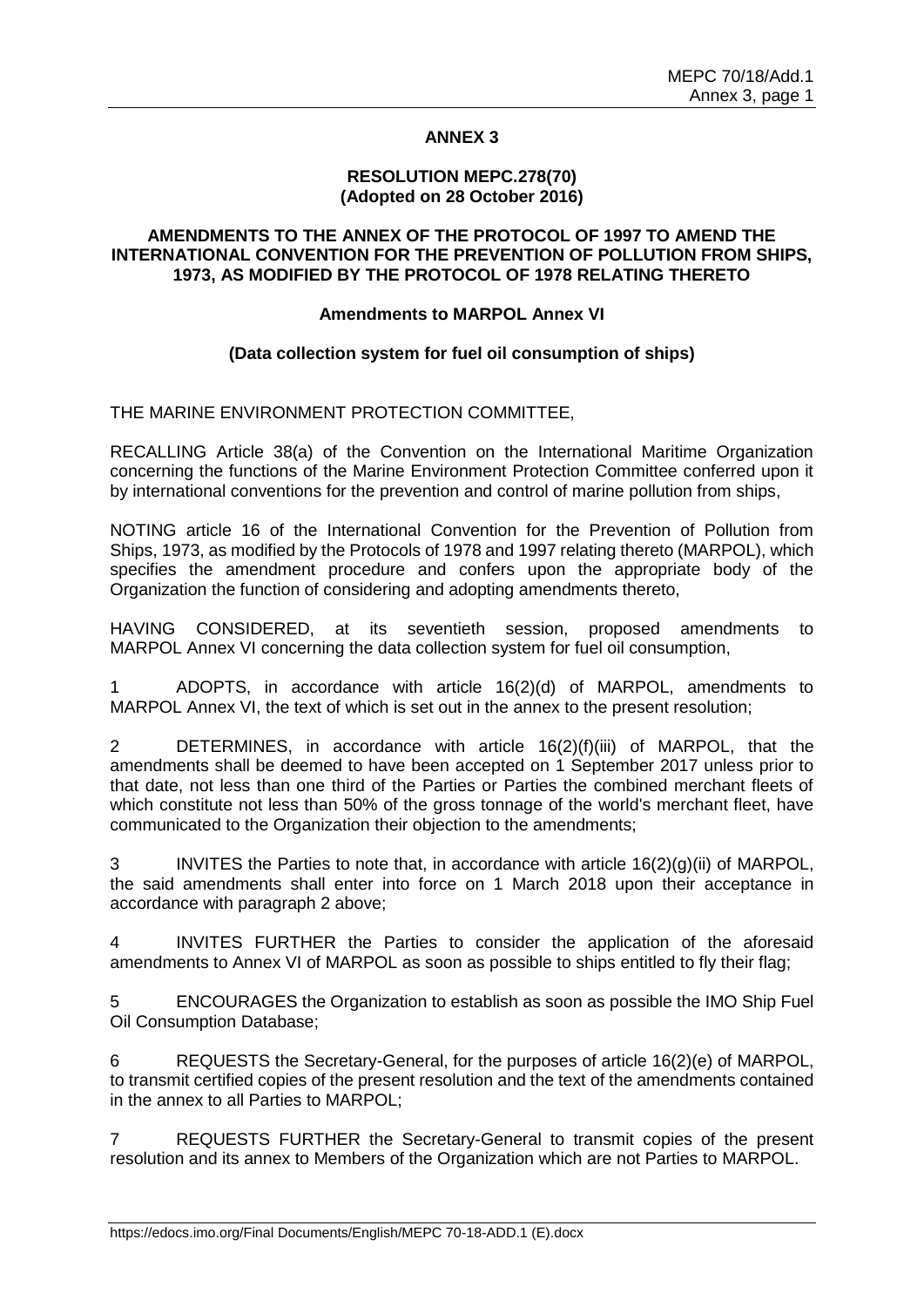#### ANNEX

#### **AMENDMENTS TO MARPOL ANNEX VI**

### **(Data collection system for fuel oil consumption of ships)**

# **ANNEX VI**

#### **REGULATIONS FOR THE PREVENTION OF AIR POLLUTION FROM SHIPS**

#### **Regulation 1 Application**

1 The reference to "regulations 3, 5, 6, 13, 15, 16, 18, 19, 20, 21 and 22" is replaced with "regulations 3, 5, 6, 13, 15, 16, 18, 19, 20, 21, 22 and 22A".

### **Regulation 2 Definitions**

- 2 After existing paragraph 47, new paragraphs 48, 49 and 50 are added as follows:
	- "48 *Calendar year* means the period from 1 January until 31 December inclusive.
	- 49 *Company* means the owner of the ship or any other organization or person such as the manager, or the bareboat charterer, who has assumed the responsibility for operation of the ship from the owner of the ship and who on assuming such responsibility has agreed to take over all the duties and responsibilities imposed by the *International Management Code for the Safe Operation of Ships and for Pollution Prevention*, as amended.
	- 50 *Distance travelled* means distance travelled over ground."

#### **Regulation 3 Exceptions and exemptions**

3 In the chapeau of paragraph 2, between existing sentences 2 and 3, a new sentence is added as follows:

"A permit issued under this regulation shall not exempt a ship from the reporting requirement under regulation 22A and shall not alter the type and scope of data required to be reported under regulation 22A."

#### **Regulation 5 Surveys**

4 At the end of paragraph 4.3, after the words "on board", new text is added as follows:

"and for a ship to which regulation 22A applies, has been revised appropriately to reflect a major conversion in those cases where the major conversion affects data collection methodology and/or reporting processes"

and the word "and" following the semicolon at the end of the paragraph is deleted.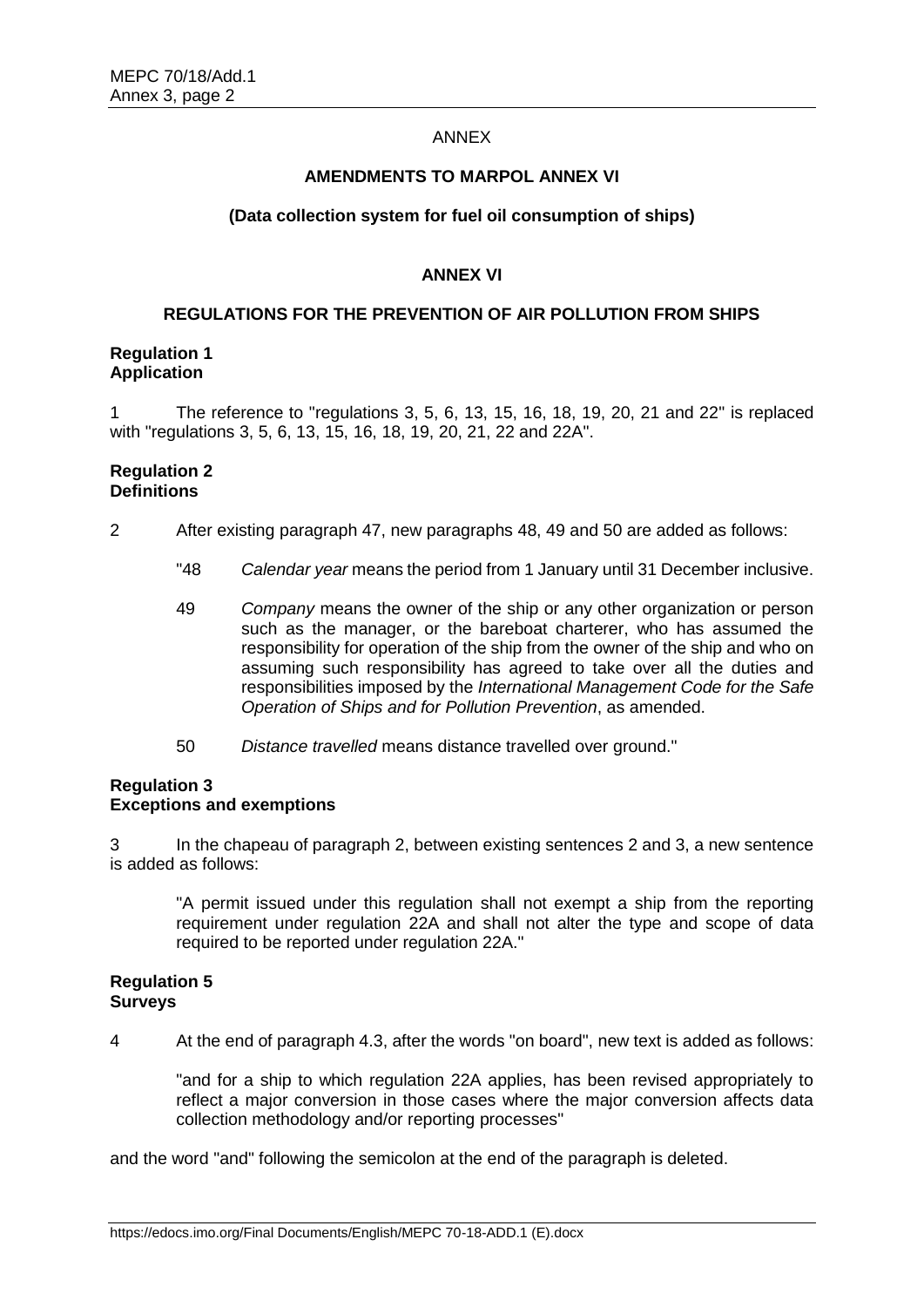- 5 In paragraph 4.4, the full stop at the end of the paragraph is replaced by "; and".
- 6 After the existing paragraph 4.4, a new paragraph 4.5 is added as follows:
	- ".5 The Administration shall ensure that for each ship to which regulation 22A applies, the SEEMP complies with regulation 22.2 of this Annex. This shall be done prior to collecting data under regulation 22A of this Annex in order to ensure the methodology and processes are in place prior to the beginning of the ship's first reporting period. Confirmation of compliance shall be provided to and retained on board the ship."

#### **Regulation 6**

# **Issue or endorsement of Certificates and Statements of Compliance related to fuel oil consumption reporting**

7 In the title of regulation 6, the words "and Statements of Compliance related to fuel oil consumption reporting" are inserted following the word "Certificates".

8 After existing paragraph 5, new paragraphs 6 and 7 are added as follows:

#### "**Statement of Compliance – Fuel Oil Consumption Reporting**

6 Upon receipt of reported data pursuant to regulation 22A.3 of this Annex, the Administration or any organization duly authorized by it\* shall determine whether the data has been reported in accordance with regulation 22A of this Annex and, if so, issue a Statement of Compliance related to fuel oil consumption to the ship no later than five months from the beginning of the calendar year. In every case, the Administration assumes full responsibility for this Statement of Compliance.

7 Upon receipt of reported data pursuant to regulations 22A.4, 22A.5 or 22A.6 of this Annex, the Administration or any organization duly authorized by it\* shall promptly determine whether the data has been reported in accordance with regulation 22A and, if so, issue a Statement of Compliance related to fuel oil consumption to the ship at that time. In every case, the Administration assumes full responsibility for this Statement of Compliance."

#### **Regulation 8**

# **Form of Certificates and Statements of Compliance related to fuel oil consumption reporting**

9 In the title of regulation 8, the words "and Statements of Compliance related to fuel oil consumption reporting" are inserted following the word "Certificates".

Refer to the Guidelines for the authorization of organizations acting on behalf of the Administration, adopted by the Organization by resolution A.739(18), as may be amended by the Organization, and the Specifications on the survey and certification functions of recognized organizations acting on behalf of the Administration, adopted by the Organization by resolution A.789(19), as may be amended by the Organization.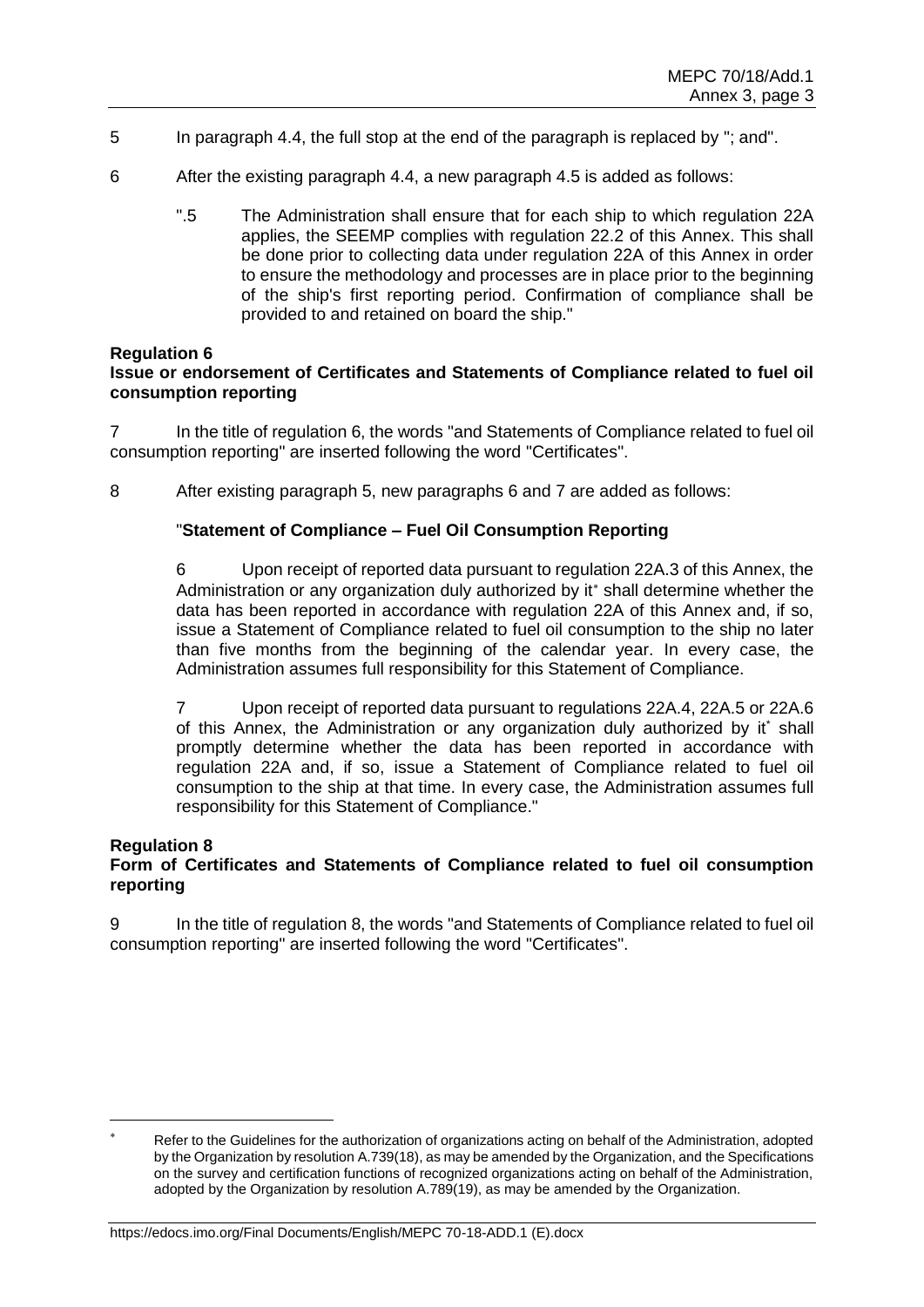10 After existing paragraph 2, a new paragraph 3 is added as follows:

# "**Statement of Compliance – Fuel Oil Consumption Reporting**

3 The Statement of Compliance pursuant to regulations 6.6 and 6.7 of this Annex shall be drawn up in a form corresponding to the model given in appendix X to this Annex and shall be at least in English, French or Spanish. If an official language of the issuing Party is also used, this shall prevail in case of a dispute or discrepancy."

#### **Regulation 9**

# **Duration and validity of Certificates and Statements of Compliance related to fuel oil consumption reporting**

11 In the title of regulation 9, the words "and Statements of Compliance related to fuel oil consumption reporting" are inserted following the word "Certificates".

12 After existing paragraph 11, a new paragraph 12 is added as follows:

#### "**Statement of Compliance – Fuel Oil Consumption Reporting**

12 The Statement of Compliance pursuant to regulation 6.6 of this Annex shall be valid for the calendar year in which it is issued and for the first five months of the following calendar year. The Statement of Compliance pursuant to regulation 6.7 of this Annex shall be valid for the calendar year in which it is issued, for the following calendar year, and for the first five months of the subsequent calendar year. All Statements of Compliance shall be kept on board for at least the period of their validity."

# **Regulation 10**

# **Port State control on operational requirements**

13 In paragraph 5, the words "Statement of Compliance related to fuel oil consumption reporting and" are inserted before the words "International Energy Efficiency Certificate".

# **Regulation 22**

# **Ship Energy Efficiency Management Plan (SEEMP)**

14 After existing paragraph 1, a new paragraph 2 is inserted as follows and the existing paragraph 2 is renumbered as paragraph 3:

"2 On or before 31 December 2018, in the case of a ship of 5,000 gross tonnage and above, the SEEMP shall include a description of the methodology that will be used to collect the data required by regulation 22A.1 of this Annex and the processes that will be used to report the data to the ship's Administration."

15 After existing regulation 22, a new 22A is inserted as follows:

# **"Regulation 22A**

# **Collection and reporting of ship fuel oil consumption data**

1 From calendar year 2019, each ship of 5,000 gross tonnage and above shall collect the data specified in appendix IX to this Annex, for that and each subsequent calendar year or portion thereof, as appropriate, according to the methodology included in the SEEMP.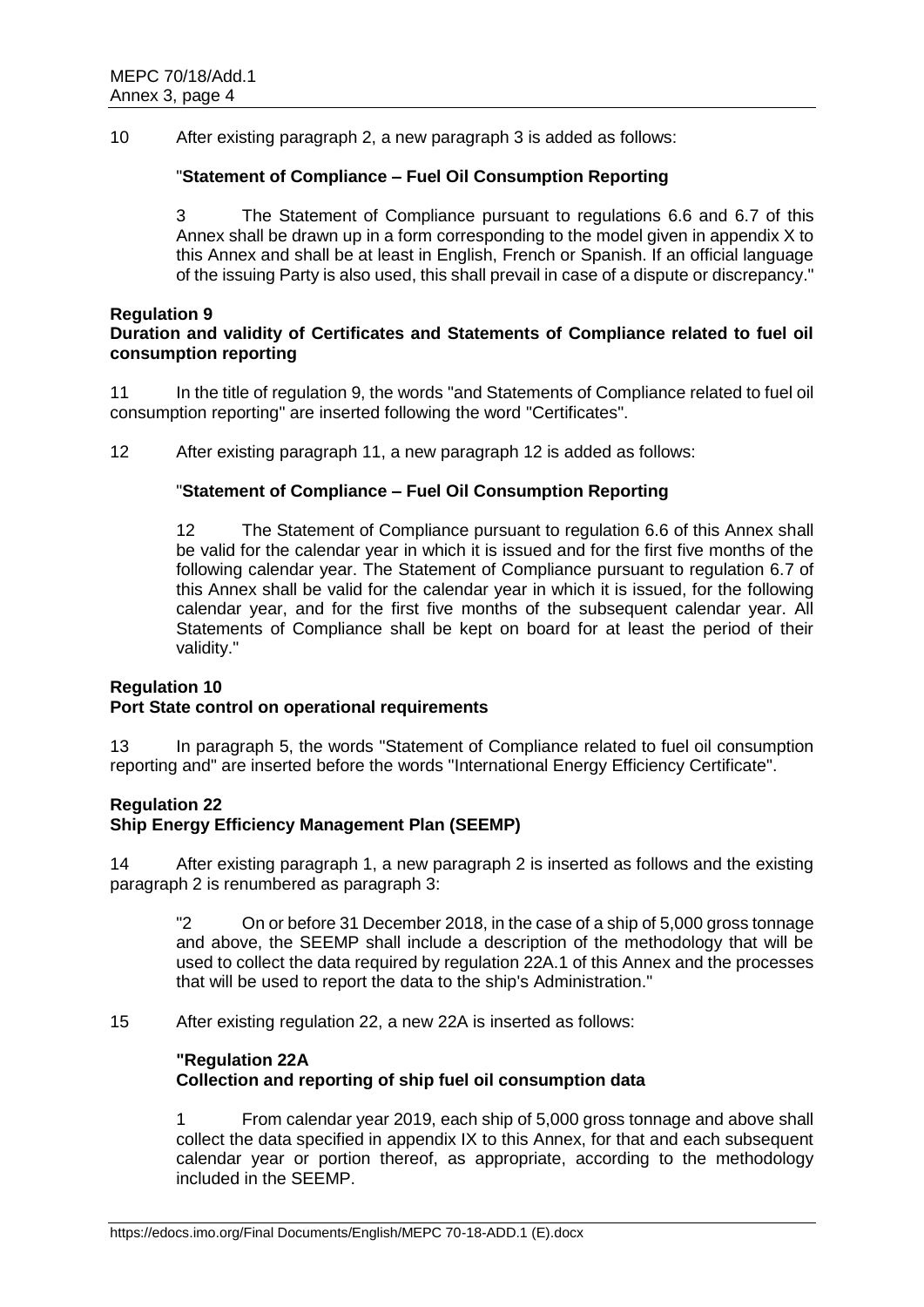Except as provided for in paragraphs 4, 5 and 6 of this regulation, at the end of each calendar year, the ship shall aggregate the data collected in that calendar year or portion thereof, as appropriate.

3 Except as provided for in paragraphs 4, 5 and 6 of this regulation, within three months after the end of each calendar year, the ship shall report to its Administration or any organization duly authorized by it\*, the aggregated value for each datum specified in appendix IX to this Annex, via electronic communication and using a standardized format to be developed by the Organization<sup>†</sup>.

4 In the event of the transfer of a ship from one Administration to another, the ship shall on the day of completion of the transfer or as close as practical thereto report to the losing Administration or any organization duly authorized by it\*, the aggregated data for the period of the calendar year corresponding to that Administration, as specified in appendix IX to this Annex and, upon prior request of that Administration, the disaggregated data.

5 In the event of a change from one Company to another, the ship shall on the day of completion of the change or as close as practical thereto report to its Administration or any organization duly authorized by it\*, the aggregated data for the portion of the calendar year corresponding to the Company, as specified in appendix IX to this Annex and, upon request of its Administration, the disaggregated data.

6 In the event of change from one Administration to another and from one Company to another concurrently, paragraph 4 of this regulation shall apply.

7 The data shall be verified according to procedures established by the Administration, taking into account guidelines to be developed by the Organization.

8 Except as provided for in paragraphs 4, 5 and 6 of this regulation, the disaggregated data that underlies the reported data noted in appendix IX to this Annex for the previous calendar year shall be readily accessible for a period of not less than 12 months from the end of that calendar year and be made available to the Administration upon request.

9 The Administration shall ensure that the reported data noted in appendix IX to this Annex by its registered ships of 5,000 gross tonnage and above are transferred to the IMO Ship Fuel Oil Consumption Database via electronic communication and using a standardized format to be developed by the Organization not later than one month after issuing the Statements of Compliance of these ships.

10 On the basis of the reported data submitted to the IMO Ship Fuel Oil Consumption Database, the Secretary-General of the Organization shall produce an annual report to the Marine Environment Protection Committee summarizing the data collected, the status of missing data, and such other relevant information as may be requested by the Committee.

Refer to the *Guidelines for the authorization of organizations acting on behalf of the Administration*, adopted by the Organization by resolution A.739(18), as may be amended by the Organization, and the *Specifications on the survey and certification functions of recognized organizations acting on behalf of the Administration*, adopted by the Organization by resolution A.789(19), as may be amended by the Organization.

<sup>†</sup> Refer to the *2016 Guidelines for the development of a Ship Energy Efficiency Management Plan*  (SEEMP Guidelines) *(*resolution MEPC.282(70)).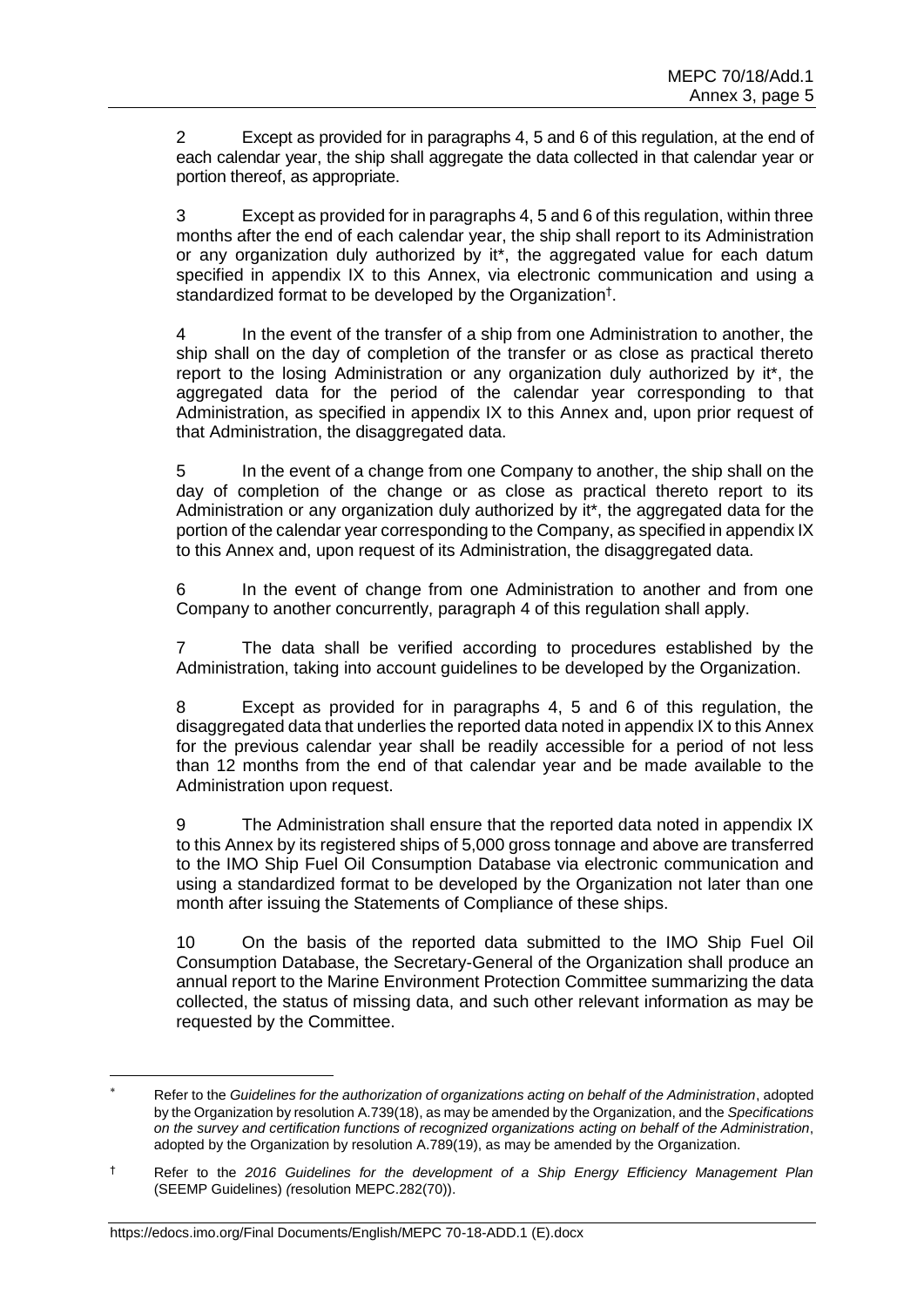11 The Secretary-General of the Organization shall maintain an anonymized database such that identification of a specific ship will not be possible. Parties shall have access to the anonymized data strictly for their analysis and consideration.

12 The IMO Ship Fuel Oil Consumption Database shall be undertaken and managed by the Secretary-General of the Organization, pursuant to guidelines to be developed by the Organization."

16 After existing appendix VIII, new appendices IX and X are inserted as follows:

# "**Appendix IX**

# **Information to be submitted to the IMO Ship Fuel Oil Consumption Database**

Identity of the ship IMO number

Period of calendar year for which the data is submitted Start date (dd/mm/yyyy) End date (dd/mm/yyyy)

Technical characteristics of the ship

Ship type, as defined in regulation 2 of this Annex or other (to be stated) Gross tonnage (GT)<sup>1</sup> Net tonnage (NT)<sup>2</sup> Deadweight tonnage (DWT)<sup>3</sup> Power output (rated power<sup>4</sup>) of main and auxiliary reciprocating internal combustion engines over 130 kW (to be stated in kW) EEDI (if applicable)  $Ice$  class<sup>5</sup>

Fuel oil consumption, by fuel oil type $6$  in metric tonnes and methods used for collecting fuel oil consumption data

Distance travelled Hours underway

<sup>&</sup>lt;sup>1</sup> Gross tonnage should be calculated in accordance with the International Convention on Tonnage Measurement of Ships, 1969.

<sup>&</sup>lt;sup>2</sup> Net tonnage should be calculated in accordance with the International Convention on Tonnage Measurement of Ships, 1969. If not applicable, note "N/A".

 $3$  DWT means the difference in tonnes between the displacement of a ship in water of relative density of 1025 kg/m<sup>3</sup> at the summer load draught and the lightweight of the ship. The summer load draught should be taken as the maximum summer draught as certified in the stability booklet approved by the Administration or an organization recognized by it.

 $4 - 1$  Rated power means the maximum continuous rated power as specified on the nameplate of the engine.

<sup>5</sup> Ice class should be consistent with the definition set out in the *International Code for ships operating in polar waters (Polar Code*), (resolutions MEPC.264(68) and MSC.385(94)). If not applicable, note "N/A".

<sup>6</sup> As defined in the *2014 Guidelines on the method of calculation of the Attained Energy Efficiency Design Index (EEDI) for new ships* (resolution MEPC.245(66), as amended) or other (to be stated).